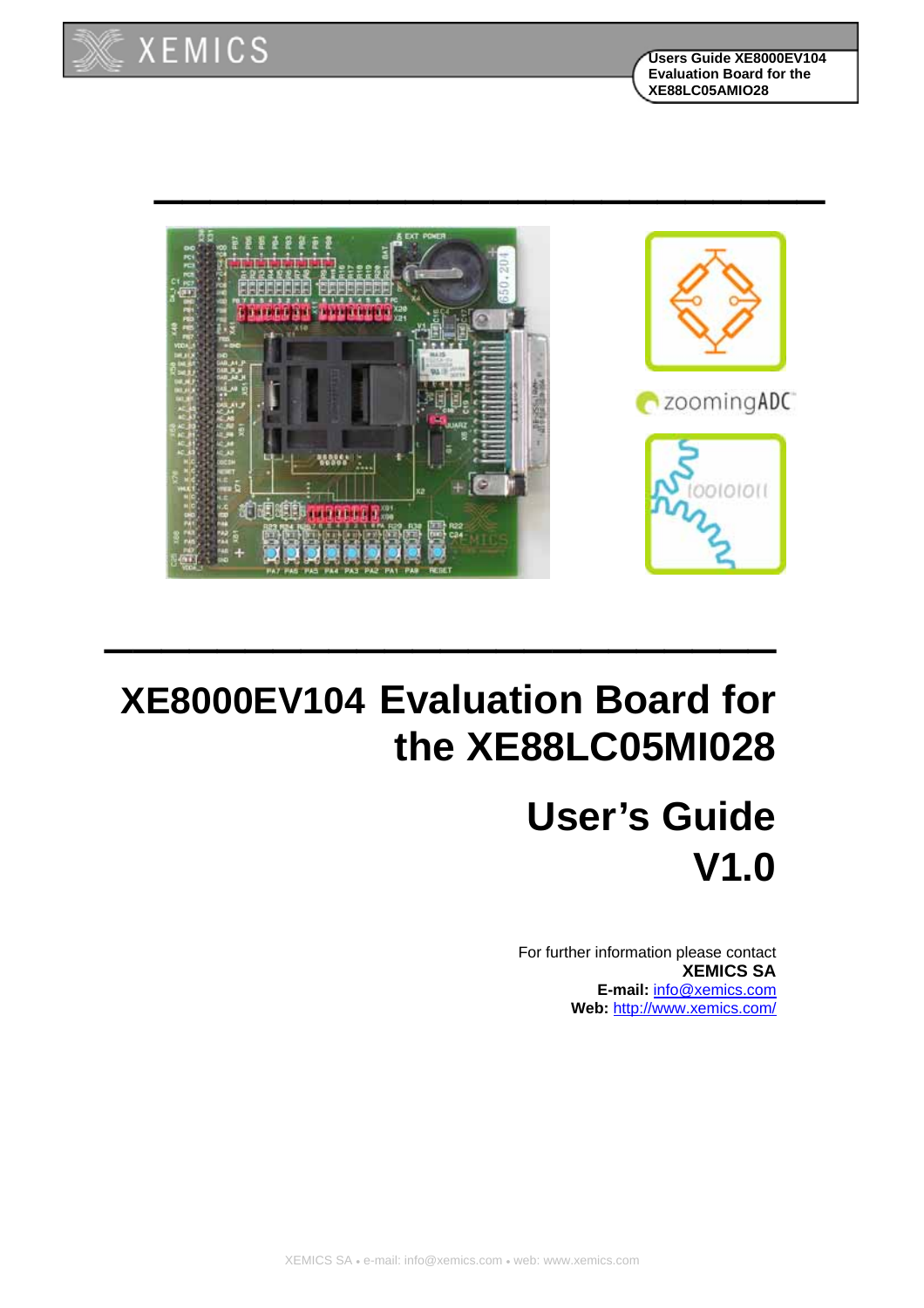

### **TABLE OF CONTENTS**

| 1<br>1.1<br>1.2<br>1.3<br>1.4<br>1.5                                                                  | Introduction<br>Highlights                                           |  |
|-------------------------------------------------------------------------------------------------------|----------------------------------------------------------------------|--|
| 1.6<br>1.7                                                                                            |                                                                      |  |
| 1.8                                                                                                   |                                                                      |  |
| $\overline{2}$<br>2.1<br>2.2<br>2.3<br>2.4<br>2.5<br>2.6<br>2.6.1<br>2.6.2<br>2.6.3<br>2.6.4<br>2.6.5 | Introduction<br>Highlights                                           |  |
| 3<br>3.1<br>3.2                                                                                       | ELECTRICAL SPECIFICATIONS AND HARDWARE DESCRIPTION 6<br>Introduction |  |
| 4<br>4.1<br>4.2<br>4.3<br>4.4                                                                         | Introduction<br>Highlights                                           |  |
| 5                                                                                                     |                                                                      |  |

#### **TABLE OF FIGURES**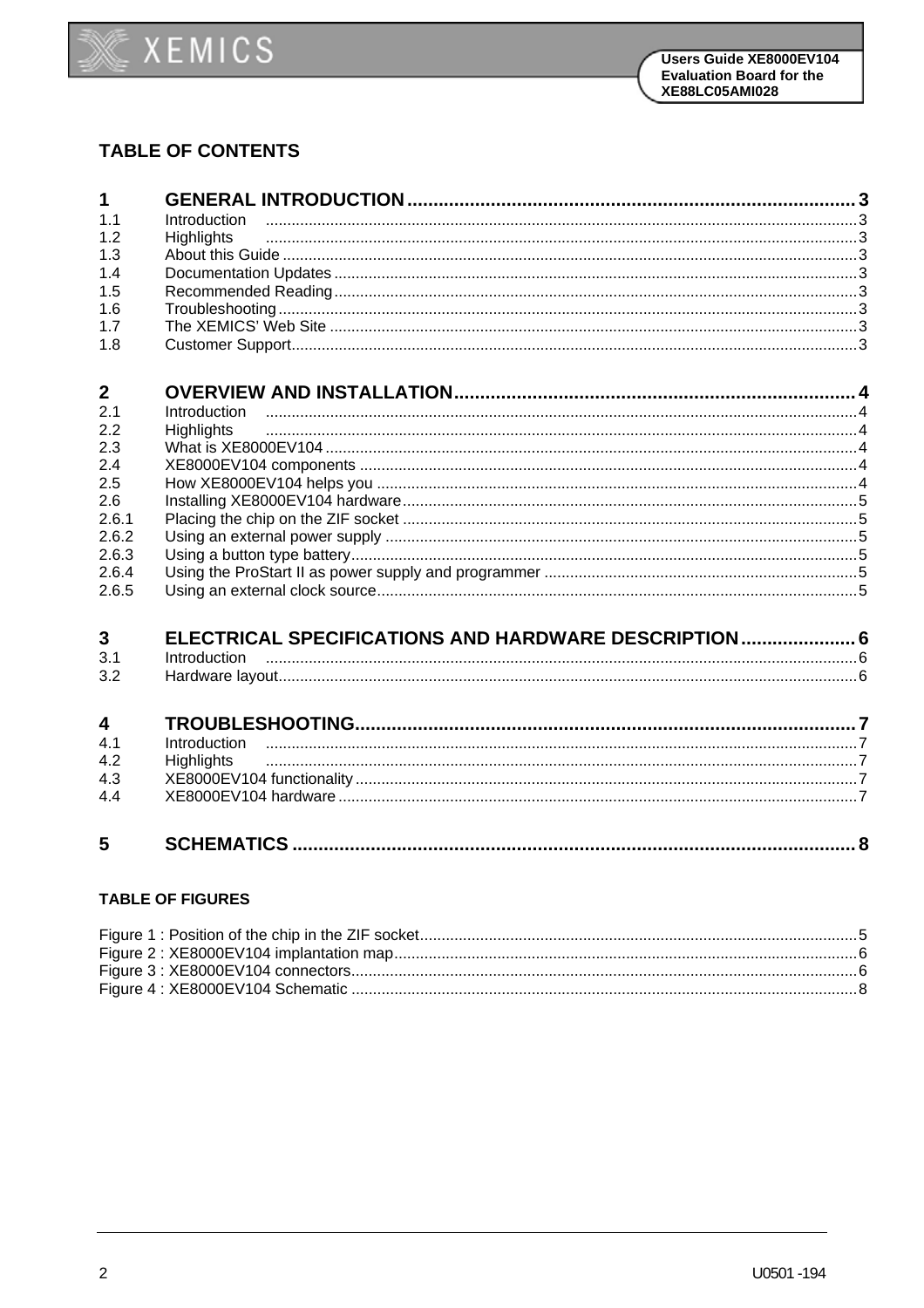

### **1 General Introduction**

**XEMICS** 

#### **1.1 Introduction**

This first chapter contains general information that will be useful to know before using the XE8000EV104 with your XE88LC05AMI028.

#### **1.1.1 Highlights**

The information you will gain from this chapter:

- About this Guide
- Recommended Reading
- Troubleshooting
- The XEMICS' Web Site
- Customer Support

#### **1.2 About this Guide**

This document describes how to use The XE8000EV104 as an evaluation board to develop and debug programs on the XE88LC05 microcontroller in LQFP64 package (the XE88LC05AMI028). The manual Layout is as follows:

- Chapter 2 : Overview and Installation
- Chapter 3 : Electrical specifications and hardware description
- Chapter 4 : Troubleshooting
- Chapter 5 : Schematics

#### **1.3 Documentation Updates**

All documentation evolves and this User's Guide is no exception. Since XE8000EV104 and other XEMICS' tools are constantly evolving to meet customer needs, some tool descriptions may differ from those in this document. Please refer to our web site at www.xemics.com to obtain the latest documentation available.

#### **1.4 Recommended Reading**

This user's guide describes how to use The XE8000EV104. Other useful documents are listed below:

- XE88LC05A Datasheet.
- ProStart II (XE8000MP) users guide
- XEMICS' Application notes (AN8000.xx).

These can be found on our web site www.xemics.com/products/XE8000

#### **1.5 Troubleshooting**

See Chapter 4 for information on common problems.

#### **1.6 The XEMICS' Web Site**

XEMICS provides on line support on the XEMICS World Wide Web site. The web site is used by XEMICS as a means to make files and information easily available to customers. It is at http://www.xemics.com

#### **1.7 Customer Support**

Customers should call their distributor, representative or field application engineer for support. Users of XEMICS products can receive assistance through several channels:

- Distributors or Representative, Local Sales Office
- Field Application Engineer (FAE)
- Third party for source code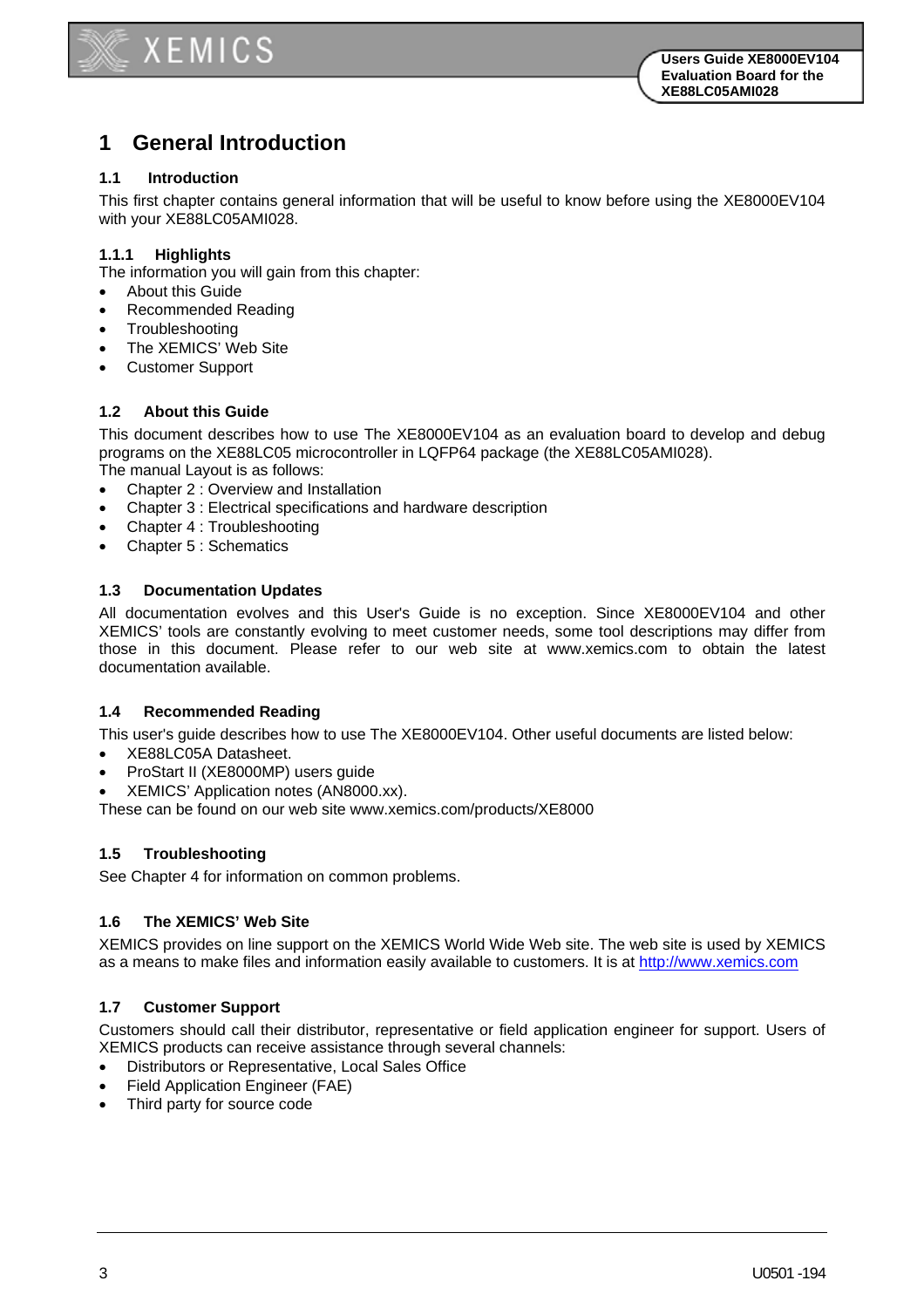

## **2 Overview and Installation**

#### **2.1 Introduction**

This chapter gives you an overview of the XE8000EV104 evaluation board and then explains how to install the system hardware.

#### **2.2 Highlights**

The items discussed in this chapter include:

- What is XE8000EV104
- XE8000EV104 components
- How XE8000EV104 helps you
- Installing XE8000EV104 hardware
- •

#### **2.3 What is XE8000EV104**

The XE8000EV104 is the evaluation board for XE88LC05 microcontroller packaged in the LQFP64. This board is also designed to be interfaced with the XE8000MP board. Note that the combination of a XE8000MP, an XE8000SW and any XE8000EV1xx constitutes the ProStart II system. The XE8000EV104 allows the user access to every pin of the chip, and provides external actuators and indicators such as LEDs and buttons.

#### **2.4 XE8000EV104 components**

The XE8000EV104 is delivered separately, with 3 XE88LC05AMI028 samples. However you need to have the XE8000MP and the XE8000SW to program these samples. Since one XE8000MP fits for the whole XE8000 family, this allows you to have multiple XE8000EVxxx without having to buy another XE8000MP.

XE8000EV104 packages contents:

- 1 XE8000EV104 board
- 1 Box
- 3 Samples

#### **2.5 How XE8000EV104 helps you**

XE8000EV104 allows you to:

- Create an action on an input port with buttons (note that jumpers can disable this feature)
- Reset the circuit
- See an action on an output port with LED (note that jumpers can disable this feature)
- Interface a RS232 line driver (with the help of the XE8000MP) to the UART peripheral.
- Use an on board 32 kHz watch Xtal, or an external clock source.
- Measure the current consumption of the circuit
- Power the board with three different sources :
	- An external power supply.
	- A button type battery.
	- The XE8000MP.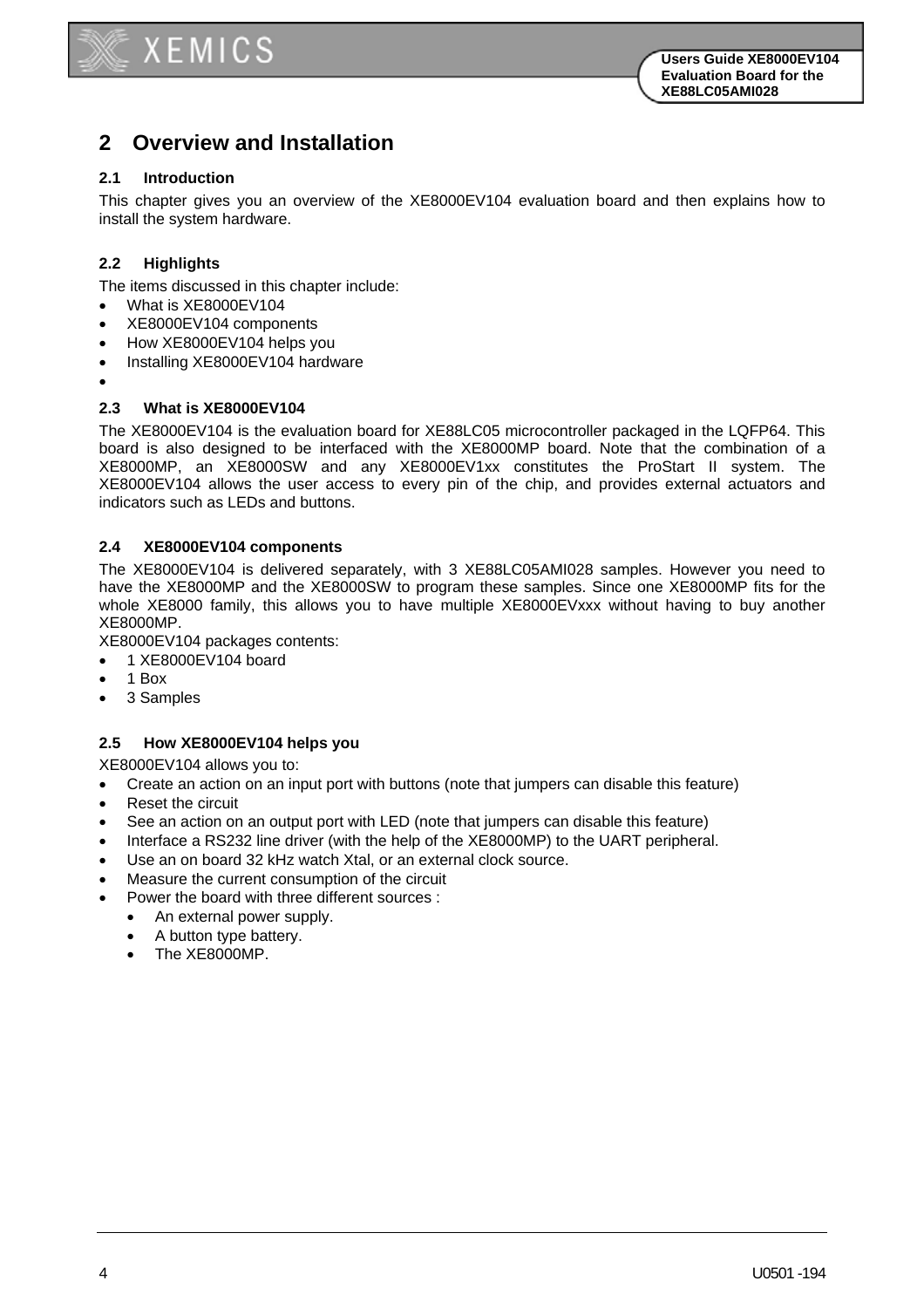

#### **2.6 Installing XE8000EV104 hardware**

#### **2.6.1 Placing the chip on the ZIF socket**

The XE88LC05 must be placed with its pin 1 marker aligned with the board pin 1 marker. See picture below:



pin 1 marker

#### **Figure 1 : Position of the chip in the ZIF socket**

#### **2.6.2 Using an external power supply**

To use an external power supply, the user must connect the pins on the header named "EXT POWER" near the battery carrier with a regulated 1.2 to 5.5 Volts power supply. "+" is the pin nearest to the battery. The switch must be in the "on" position.

**Warning this power source is not protected by a fuse!** The user should limit the current of the power supply source to prevent damage to board/chip.

#### **2.6.3 Using a button type battery**

To power the application with a battery, you may place a button battery of the type cr1620 on the carrier (+ on the top, diameter 16mm height 2.0mm). Since the carrier is flexible, the height can vary a little bit. **Warning this power source is not protected by a fuse!** 

#### **2.6.4 Using the ProStart II as power supply and programmer**

To use the XE8000EV104 with the ProStart II as a power supply or a programmer please refer to ProStart II user guide.

**Note : When the ProStart II (XE8000MP) is connected all the other supply sources are bypassed, the default supply of the ProStart II (XE8000MP) is 3.0 Volts and the programming voltage is 5.0 Volts.** 

#### **2.6.5 Using an external clock source**

To use an external clock source, the user must disconnect the on board xtal by removing the "quartz" jumper, and place their own source on the pin XIN on the header.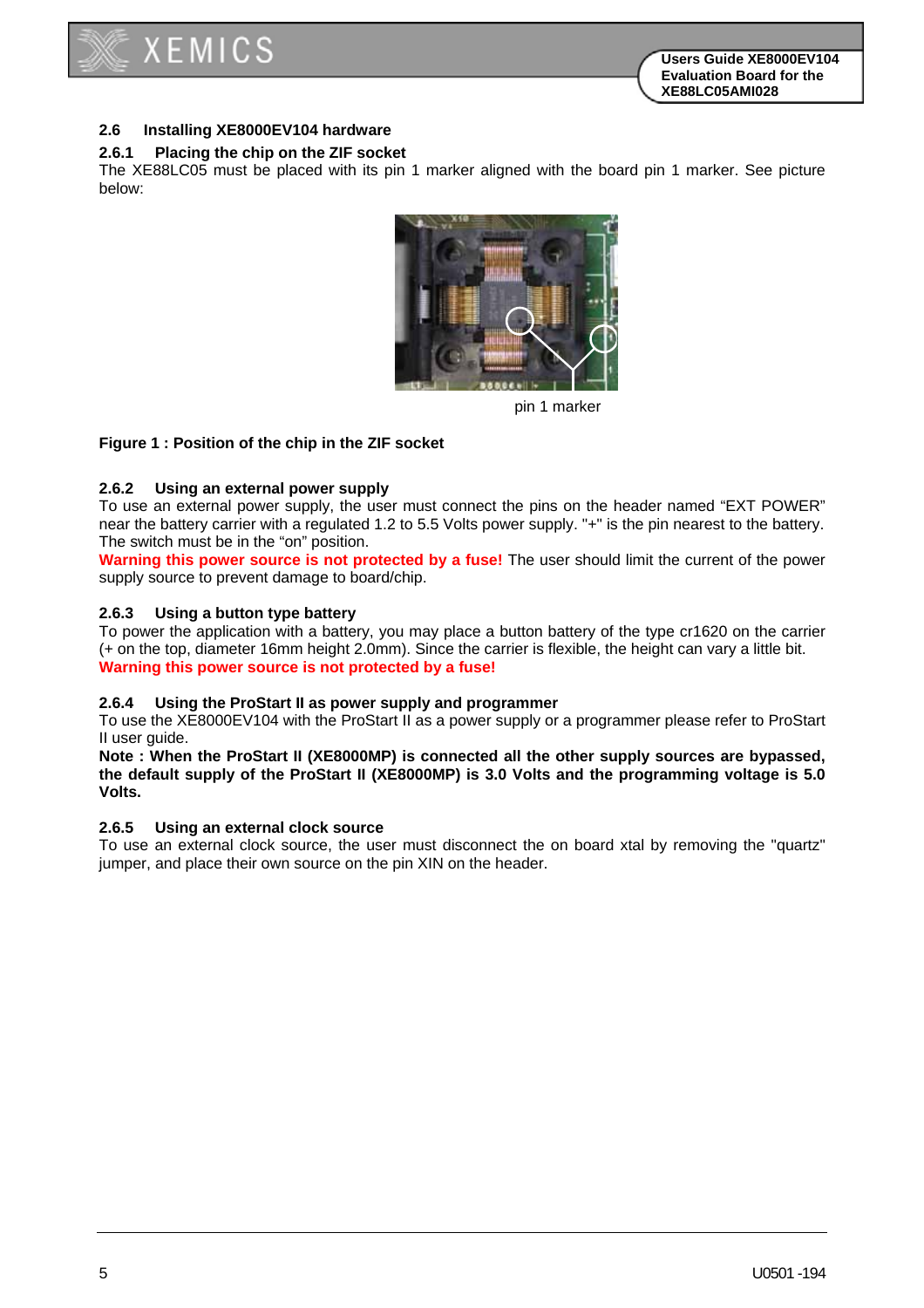# **3 Electrical Specifications and Hardware Description**

#### **3.1 Introduction**

This chapter gives you a view of the main characteristics of the XE8000EV104 hardware.

#### **3.2 Hardware layout**

- The buttons, LED and pins names are printed on the circuit board.
- Buttons are connected to the chip port A via X90-X91 jumpers and pulled down with resistors R23- R30.
- LEDs are connected to the chip port B via X10-11 jumpers.
- Pull downs are connected to the chip port C via X20-21 jumpers.



**Figure 2 : XE8000EV104 implantation map** 



**Figure 3 : XE8000EV104 connectors**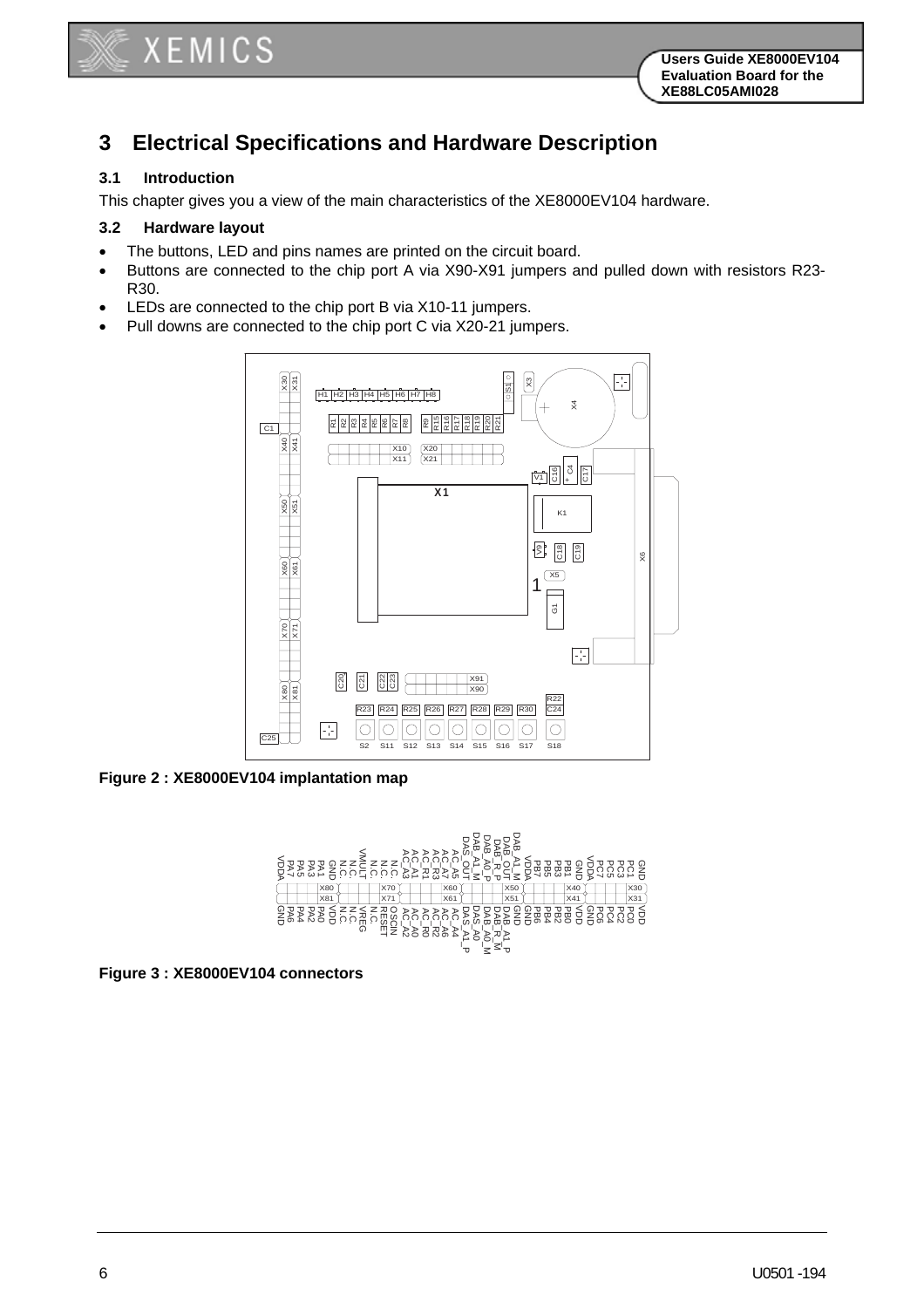# **4 Troubleshooting**

**XEMICS** 

#### **4.1 Introduction**

This section is intended to help the XE8000EV104 users to perform basic hardware debugging.

#### **4.2 Highlights**

This chapter contains the following points:

- XE8000EV104 functionality
- XE8000EV104 hardware

#### **4.3 XE8000EV104 functionality**

| The software that should use the Xtal peripheral seems to be locked.                  |                                                                                |  |  |
|---------------------------------------------------------------------------------------|--------------------------------------------------------------------------------|--|--|
| Possible causes:                                                                      | 1 The jumper "quartz" is removed                                               |  |  |
|                                                                                       | 2 You have disturbed the xin and xout lines with an oscilloscope probe.        |  |  |
|                                                                                       | 3 The Xtal is not correctly soldered on the board.                             |  |  |
|                                                                                       | 4 The Xtal is damaged.                                                         |  |  |
| When using the ProStart II (XE8000MP) as power supply, the VDDA seems to be unstable. |                                                                                |  |  |
| Possible causes:                                                                      | 1 When the PortB 7 is not used as UART RX and the RS232 line driver creates an |  |  |
|                                                                                       | output conflict, simply remove the RS232 cable from the ProStart II (XE8000MP) |  |  |
|                                                                                       | and the RS232 output will go to High Z.                                        |  |  |
|                                                                                       | 2 The power consumption of your application is above 500mA                     |  |  |
| VEONNAEVIANA Lavaluava<br>$\overline{A}$                                              |                                                                                |  |  |

#### **4.4 XE8000EV104 hardware**

| The board presents a short circuit between VDDA and GND.                      |                                                                                    |  |  |  |
|-------------------------------------------------------------------------------|------------------------------------------------------------------------------------|--|--|--|
| Possible causes:                                                              | 1 The battery carrier has been damaged and the + contact touches the -: just put a |  |  |  |
|                                                                               | piece of paper between the two contacts                                            |  |  |  |
|                                                                               | 2 If you are measuring a signal on the board, be careful when using the ground     |  |  |  |
|                                                                               | connection on the headers                                                          |  |  |  |
| The power supply of the battery is not present on the VDDA line.              |                                                                                    |  |  |  |
| Possible causes:                                                              | 1 The power switch is in the wrong position, to use the battery the switch must be |  |  |  |
|                                                                               | off.                                                                               |  |  |  |
|                                                                               | 2 The board is connected to a XE8000MP, in this case user power supplies are       |  |  |  |
|                                                                               | bypassed.                                                                          |  |  |  |
| The power supply of the external power supply is not present on the VDDA pin. |                                                                                    |  |  |  |
| Possible causes:                                                              | 1 The power switch is in the wrong position, to use the external power supply the  |  |  |  |
|                                                                               | switch must be on.                                                                 |  |  |  |
|                                                                               | 2 The board is connected to a XE8000MP, in this case, user power supplies are      |  |  |  |
|                                                                               | bypassed.                                                                          |  |  |  |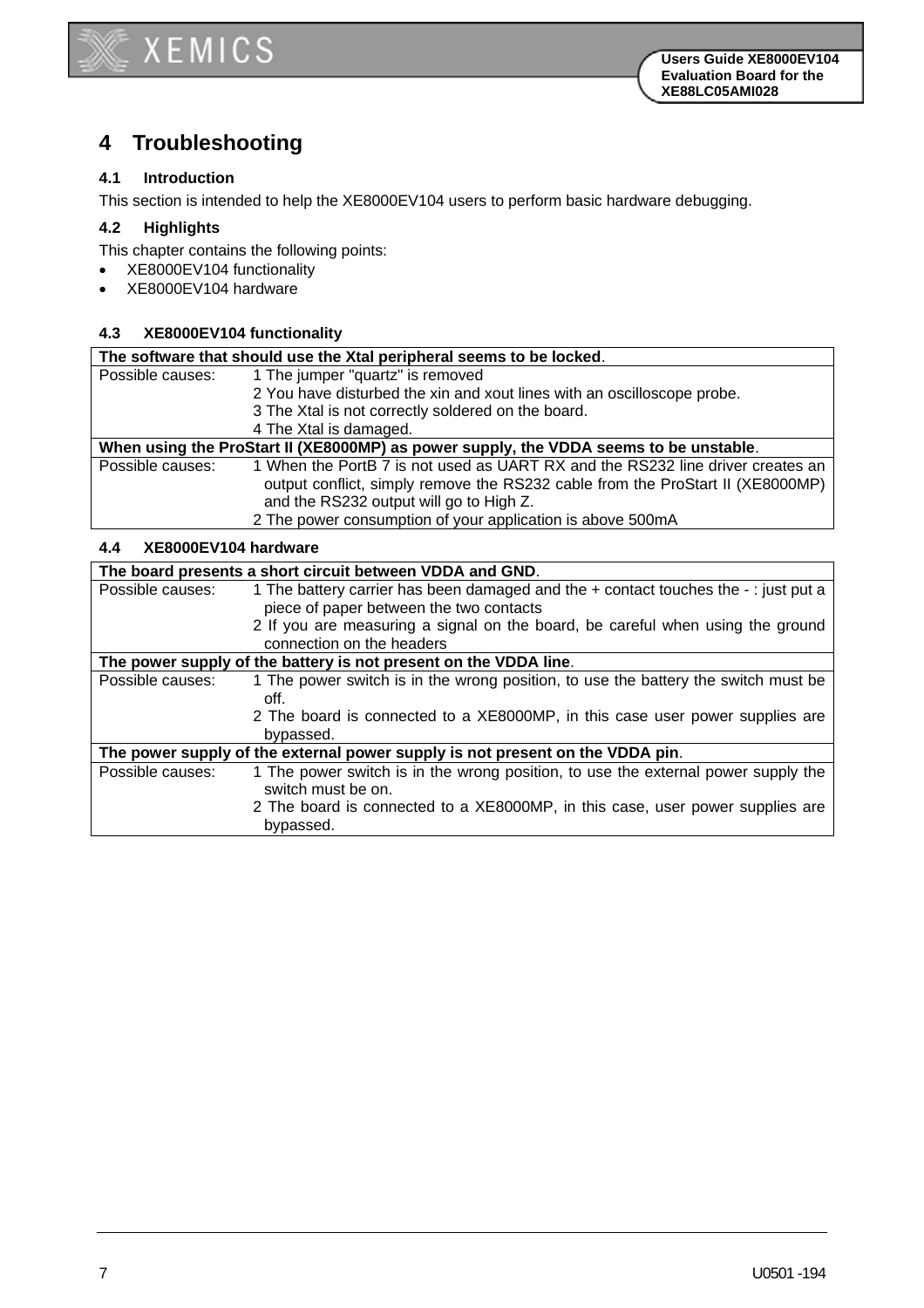

## **5 Schematics**